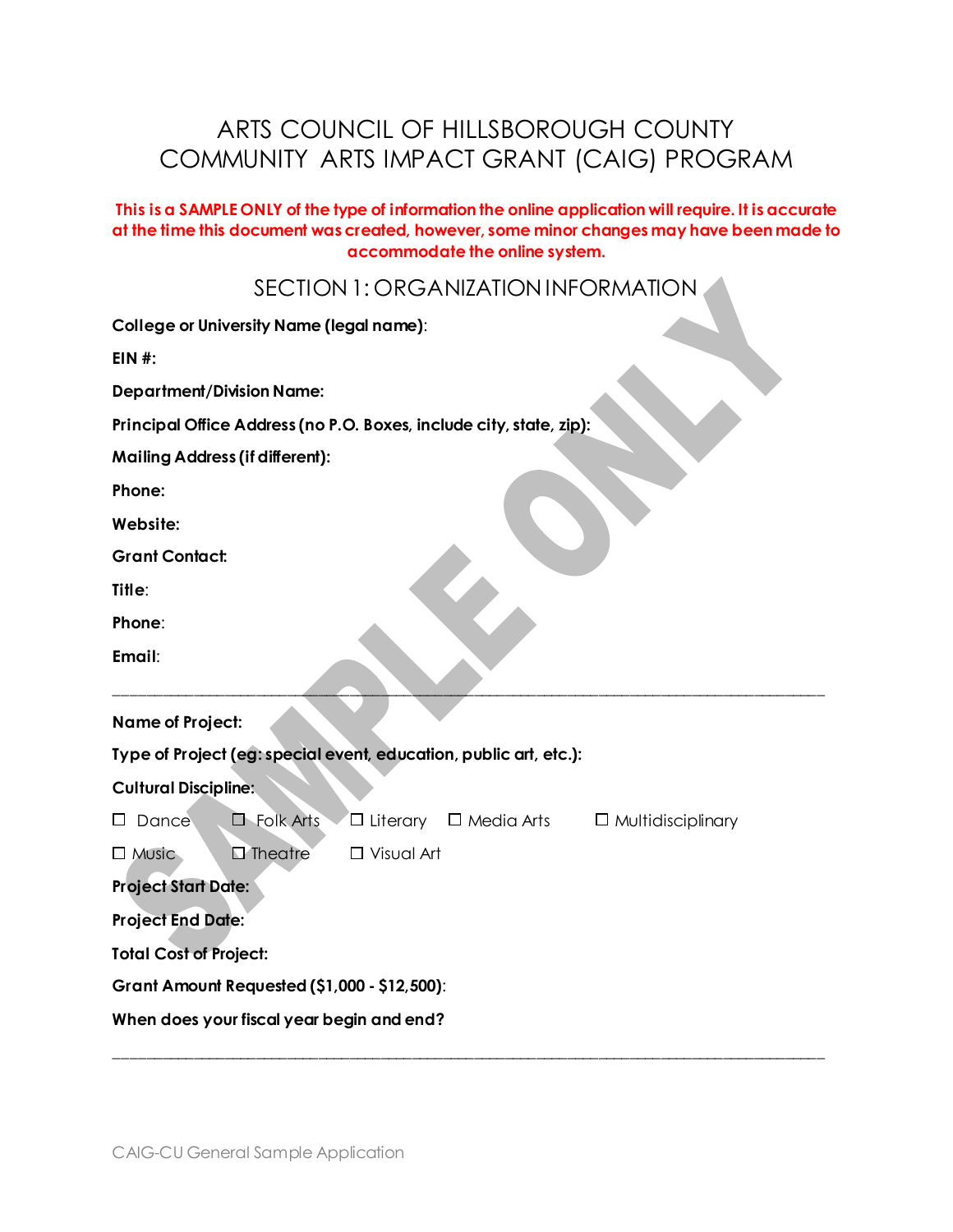# SECTION 2: ORGANIZATION PROFILE

### **MISSION**

Insert Mission Statement

#### **ORGANIZATION SNAPSHOT**

Provide the 30-second "elevator speech" that best describes your organization to someone who is not familiar with it, your organization's role in the community and why this person should care. *(Up to 500 total characters, about 100 words)*

### **INTERNAL DEMOGRAPHICS, DIVERSITY**

Please indicate the numberof individuals within your organization foreach category.

|                                                                  | <b>Board</b> | <b>Staff</b> | <b>Volunteers</b> | <b>Creatives</b> |
|------------------------------------------------------------------|--------------|--------------|-------------------|------------------|
| <b>Total Number</b>                                              |              |              |                   |                  |
| Female                                                           |              |              |                   |                  |
| Male                                                             |              |              |                   |                  |
| Transgender                                                      |              |              |                   |                  |
| Persons with a disability                                        |              |              |                   |                  |
| Asian/Asian American                                             |              |              |                   |                  |
| <b>Black/African American</b>                                    |              |              |                   |                  |
| Hispanic/Latino/Latina                                           |              |              |                   |                  |
| Native American/American Indian/Alaska<br>Native/Native Hawaiian |              |              |                   |                  |
| White                                                            |              |              |                   |                  |
| Multi-racial or multi-ethnic (2+                                 |              |              |                   |                  |
| races/ethnicities)                                               |              |              |                   |                  |
| Other                                                            |              |              |                   |                  |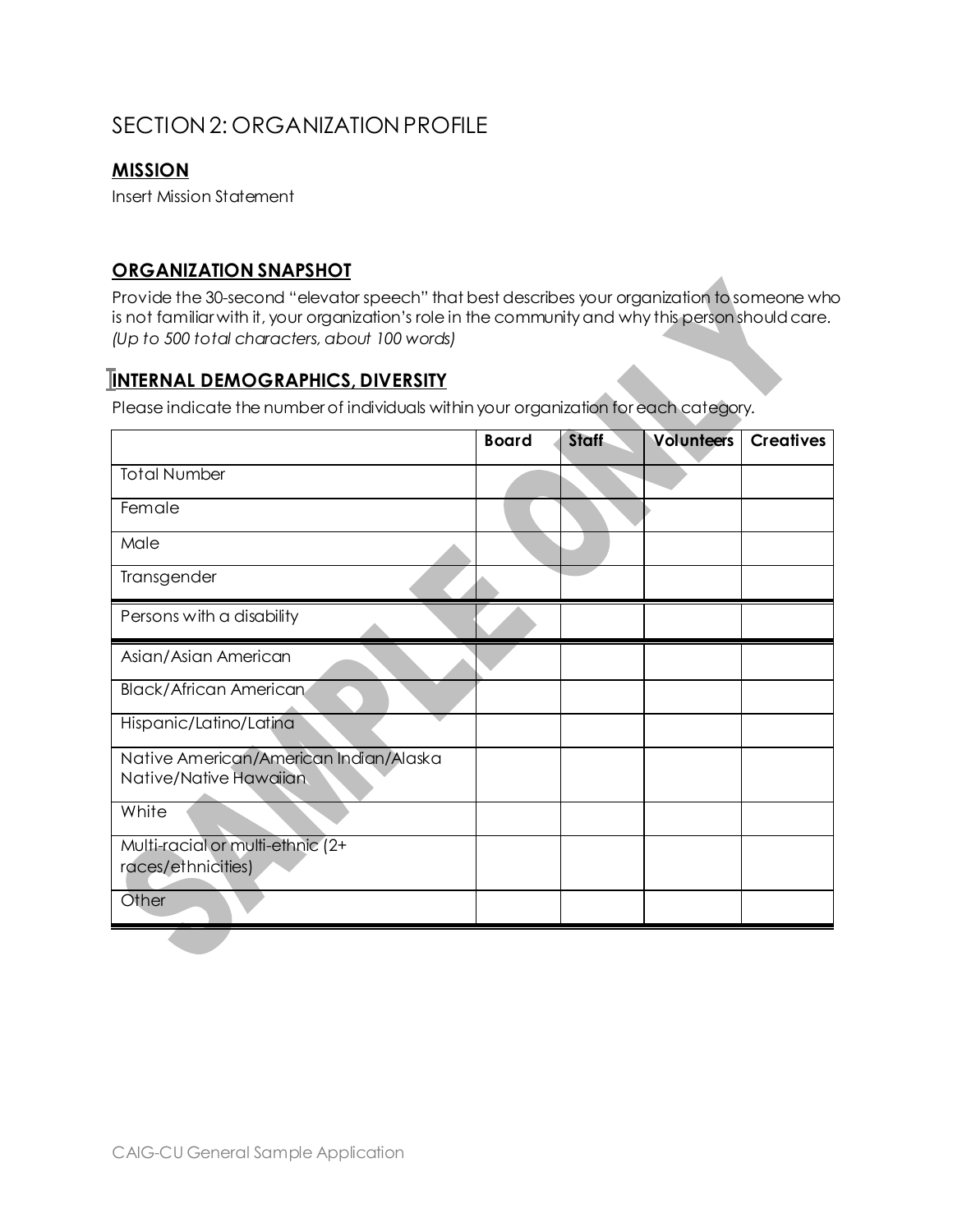### **POPULATION SERVED AND DIVERSITY**

| <b>FUFULATIUN SERVED AND DIVERSILI</b>                        |          |          |
|---------------------------------------------------------------|----------|----------|
| Please estimate the number of individuals in each category.   | FY 16-17 | FY 17-18 |
| Total attendance*                                             |          |          |
| Total attendance in Hillsborough County*                      |          |          |
| Total attendance in City of Tampa*                            |          |          |
| Paid admissions in Hillsborough County*                       |          |          |
| Free admissions in Hillsborough County*                       |          |          |
| Number of season ticket holders/memberships                   |          |          |
|                                                               |          |          |
| Age- under 18                                                 |          |          |
| Age-18-64                                                     |          |          |
| Age-65+                                                       |          |          |
| Persons with a disability                                     |          |          |
| Veterans                                                      |          |          |
|                                                               |          |          |
| Asian/Asian American                                          |          |          |
| <b>Black/African American</b>                                 |          |          |
| Hispanic/Latino/Latina                                        |          |          |
| Native American/American Indian/Alaska Native/Native Hawaiian |          |          |
| White                                                         |          |          |
| Multi-racial or multi-ethnic (2+ races/ethnicities)           |          |          |
| Other                                                         |          |          |
|                                                               |          |          |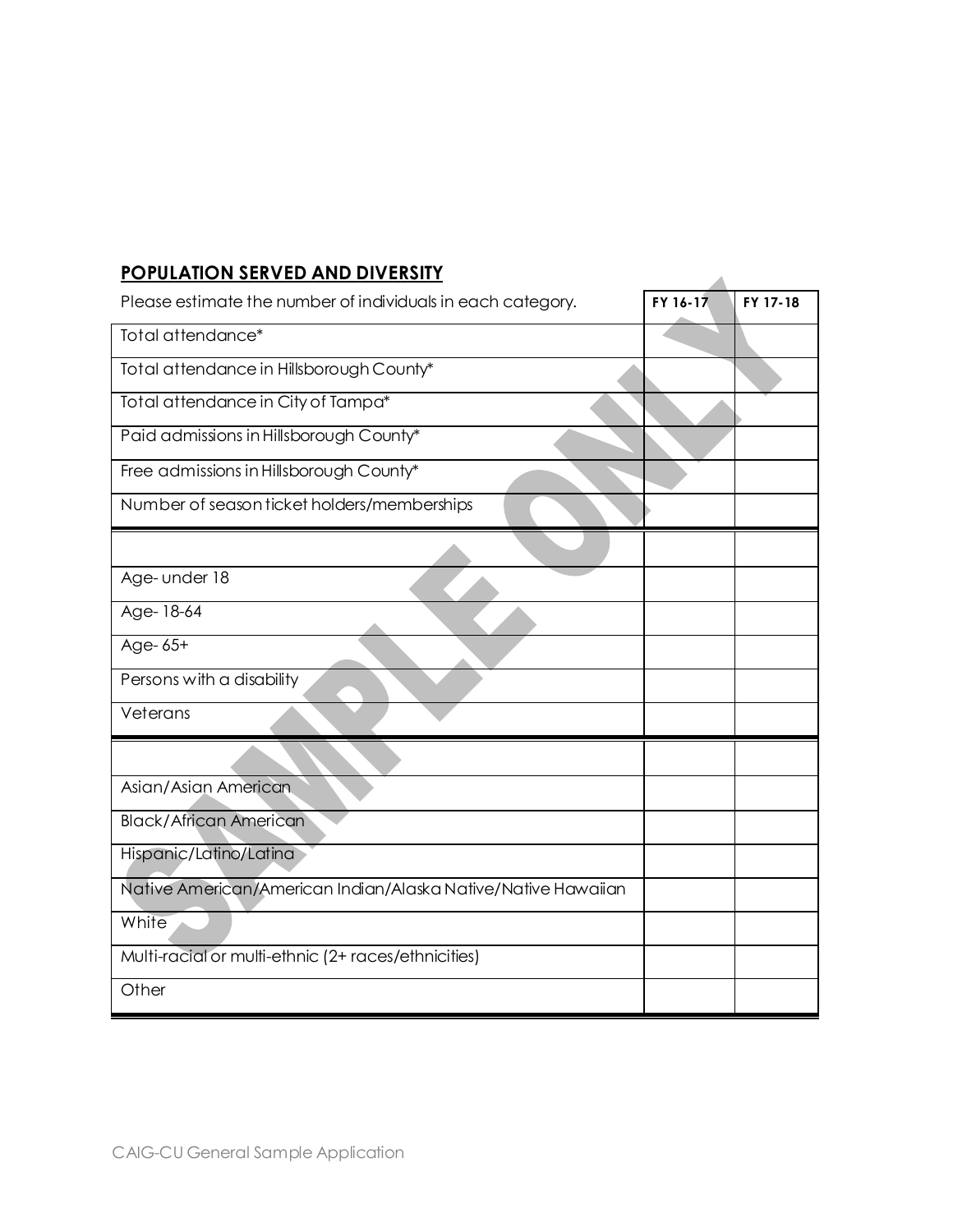# SECTION 3: APPLICATION NARRATIVE

- a. Briefly explain the purpose or focus of your project. (Up to 400 words)
- b. Why is funding from the CAIG program important for the project. (Up to 200 words)

### **1. Access & Community Engagement**

- a. In what ways will the project create cultural equity and access by engaging a diverse range of voices and participants, including people with disabilities?. (Up to 2000 total characters or 400 words)
- b. Describe the planning process for the project. Who (from the target community and your school) was involved in the planning and what was their role? Provide evidence that a wide range of voices and perspectives were represented during the planning. (Up to 2000 total characters or 400 words)
- c. How do you define the community that this project will serve? What are the demographics and needs of this community? Explain how this project provide greater access to arts and culture for this community? (up to 2000 total characters or 400 words)
- d. Clearly describe the specific outcomes for the project and why you believe these are attainable. What attitudes, behaviors, and/or conditions will change as a result of this project? How you will measure the impact? (Up to 2000 total characters or 400 words)
- e. What meaningful collaborations and partnerships have been formed during the development of this project that will continue throughout implementation. How will you measure the success of these partnerships?
- f. How will the project be made accessible to those beyond your school community? (Examples: free and ample parking, satellite performances/exhibitions, live streaming, etc.)
- g. How will you invite the citizens of Hillsborough County to participate in this project?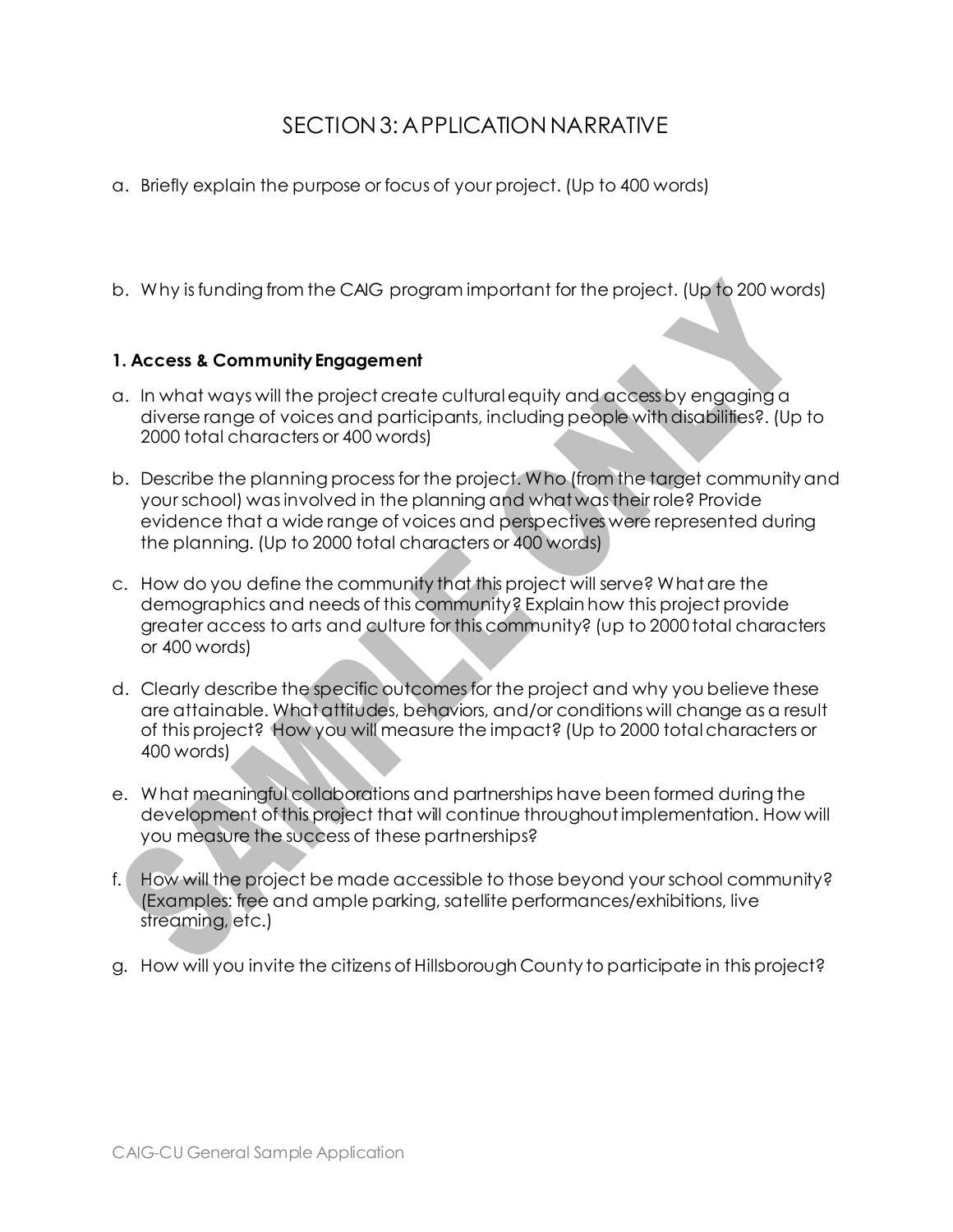### **2. Artistic & Cultural Vibrancy**

a. In what ways will the project create pathways for supporting underserved communities and diverse citizens of Hillsborough County by increasing access to existing or new cultural assets? (Up to 2000 total characters or 400 words)

b. How will the project provide quality arts and cultural experiences that are relevant for the targeted participants. (Up to 2000 total characters or 400 words)

c. Outline the goals and objectives for the project. Through what process were these established? (Up to 2000 total characters or 400 words)

d. Provide a detailed timeline for the implementation of the project. (Up to 2000 total characters or 400 words)

### **Organizational Capacity**

- a. Outline the qualifications of the administrative and artistic staff for the project. Demonstrate how each person is qualified to implement the project and ensure its success. (Up to 2000 total characters or 400 words)
- b. Will other funding sources be needed to complete this project? If so, what are the anticipated sources of funding? (Up to 2000 total characters or 400 words)

# SECTION 4: OPERATING BUDGET SUMMARY

Complete an online form for your total operating budget. This table asks for expenditures and revenues for the last completed fiscal year and current fiscal year.

| A. EXPENDITURES                           | <b>Last Completed</b><br><b>Fiscal Year</b> | <b>Current Fiscal</b><br>Year |
|-------------------------------------------|---------------------------------------------|-------------------------------|
| 1. Personnel - Administrative (W2)        |                                             |                               |
| 2. Personnel – Artistic (W2)              |                                             |                               |
| 3. Personnel - Technical/Production (W2)  |                                             |                               |
| 4. Outside Professional Services-Artistic |                                             |                               |
| 5. Outside Professional Services-Other    |                                             |                               |
| 6. Rent-Venues                            |                                             |                               |
| 7. Travel                                 |                                             |                               |
| 8. Marketing                              |                                             |                               |
| 9. Remaining Operating Expenditures       |                                             |                               |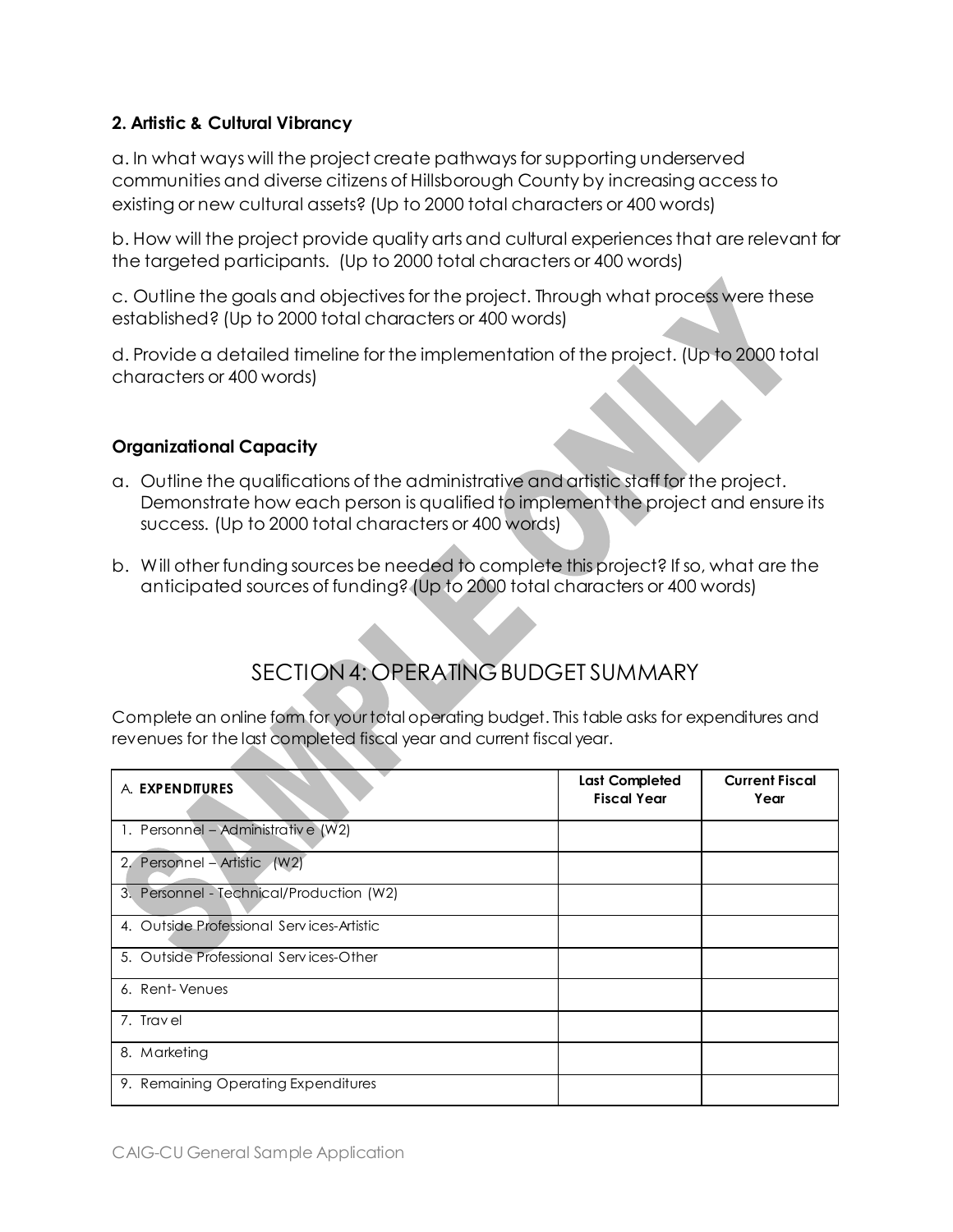| 10. Total Expenditures (lines 1 - 9)                |  |
|-----------------------------------------------------|--|
| <b>B. REVENUE</b>                                   |  |
| 11. Admissions                                      |  |
| 12. Contracted Services Revenue                     |  |
| 13. Other Revenue                                   |  |
| 14. Corporate Support                               |  |
| 15. Foundation Support                              |  |
| 16. Membership Fees                                 |  |
| 17. Other Priv ate Support                          |  |
| 18. Government Support - Federal                    |  |
| 19. Government Support - State/Regional             |  |
| 20. Government Support-City within Hillsborough     |  |
| 21. Government Support City outside of Hillsborough |  |
| 22. Applicant Cash                                  |  |
| 23. Total Revenue                                   |  |

# SECTION 5: PROJECT BUDGET

Complete online budget form for proposed project and indicate where grant money will be spent.

| A. EXPENDITURES                                    | <b>Total Budgeted</b><br>Amount | <b>Grant Request</b> |
|----------------------------------------------------|---------------------------------|----------------------|
| 1. Outside Professional Services-Artistic          |                                 |                      |
| Insert Details Here eg: Teaching Artist contractor |                                 |                      |
| <b>Insert Details Here</b>                         |                                 |                      |
| 2. Outside Professional Services-Other             |                                 |                      |
| Insert Details Here eg: audio visual company       |                                 |                      |
| Insert Details Here                                |                                 |                      |
| 3. Rent-Venues                                     |                                 |                      |
| Insert Detail Here – eg: HCC Theatre x 2 days      |                                 |                      |
| Insert Details Here                                |                                 |                      |
| 4. Travel Directly Related to the Project          |                                 |                      |